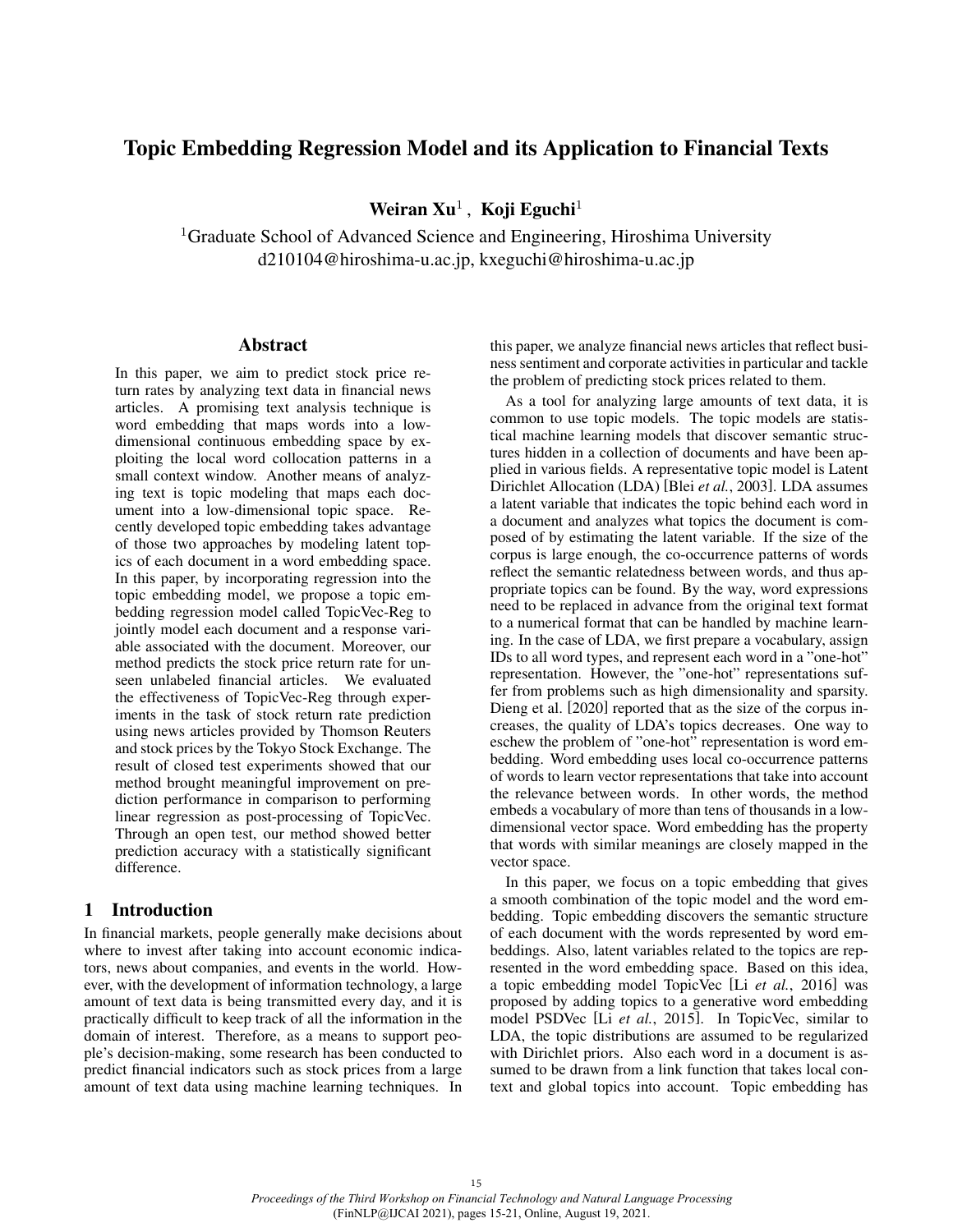been reported to outperform LDA in topic quality, handling OOV, and tasks such as document classification.

To the best of our knowledge, there is no research on using topic embedding models such as TopicVec for regression problems, or on using them to predict stock prices from text data of financial articles. In this paper, we propose TopicVec-Reg as a topic embedding model with a regression function to model the relationship between each document and a response variable associated with it. The parameters including the regression coefficients and latent variables of TopicVec-Reg can be learned simultaneously using a variational Bayesian inference method.

We evaluated the effectiveness of TopicVec-Reg in comparison to performing linear regression as post-processing of TopicVec through experiments in the task of stock return rate prediction using news articles provided by Thomson Reuters and stock prices by the Tokyo Stock Exchange. The result showed that our model brought meaningful improvement on prediction performance.

# 2 Related Work

Das et al. [2015] proposed GaussianLDA, which uses pretrained word embeddings and assumes that words in a topic are drawn from a multivariate Gaussian distribution with the topic embedding as the expectation.

More recently, Dieng et al. [2020] proposed embedded topic model (ETM), which assumes that words are generated from a categorical distribution whose parameter is the inner product of the word embeddings and the embedding of the assigned topic.

As another work on topic embedding, Li et al. [2016] proposed TopicVec based on a generative word embedding model called PSDVec [Li *et al.*, 2015]. PSDVec assumes that the conditional distribution of each word given its context can be factorized approximately into independent logbilinear terms. In TopicVec, the conditional distribution of each word is influenced by not only its context but also the topic assigned to it. Our proposed model is positioned as an extension of PSDVec and TopicVec, which will be further described in the next section.

Blei et al. [2010] proposed a supervised topic model, Supervised Latent Dirichlet Allocation (sLDA), as a way to predict the response variable associated with each document. The response variable is assumed to be generated from a generalized linear model, such as linear regression with the expectation of the latent variables of the topics assigned to the document. By modeling the document and the response variable simultaneously, it is expected to be able to estimate the latent topics that can predict the response variable for a newly given document. However, there is a similar problem with LDA in "one-hot" representations, as mentioned in the previous section.

Thus, in this paper, by incorporating a linear regression model into the topic embedding model TopicVec, we develop a topic embedding regression model TopicVec-Reg.

## 3 Background

Fisrst of all, Table 1 lists the notations used in this paper.

| Name                               | Description                                          |
|------------------------------------|------------------------------------------------------|
| S                                  | $\overline{\text{Vocabulary}\{s_1,\cdots,s_W\}}$     |
| V                                  | Embedding martix $(v_{s_1}, \dots, v_{s_W})$         |
| D                                  | Document set $\{d_1, \cdots, d_M\}$                  |
| $\bm{v}_{s_i}$                     | Embedding of word $s_i$                              |
| $a_{s_is_j}, \boldsymbol{A}$       | Bigram residuals                                     |
| $\boldsymbol{t}_k, \boldsymbol{T}$ | Topic embeddings                                     |
| $r_k, r$                           | Topic residuals                                      |
| $z_{ij}$                           | Topic assignment of the j-th word in doc $d_i$       |
| $\phi_i$                           | Mixing proportions of topics in doc $d_i$            |
| $\boldsymbol{y}$                   | response variables $\{y_i, \dots, y_M\}$             |
| η                                  | regression coefficients { $\eta_1, \cdots, \eta_K$ } |



#### 3.1 Word Embedding Model: PSDVec

PSDVec (Positive-Semidefinite Vectors) [Li *et al.*, 2015] is a generative word embedding method and the precursor of TopicVec. In PSDVec, given its context words, the conditional distribution of the focus word is defined by the following link function:

$$
P(w_c|w_0:w_{c-1})\n\approx P(w_c) \exp\left\{ \mathbf{v}_{w_c}^{\top} \sum_{l=0}^{c-1} \mathbf{v}_{w_l} + \sum_{l=0}^{c-1} a_{w_l w_c} \right\}.
$$
 (1)

Here the focus word  $w_c$  is assumed to be generated depending on the context words of size *c*.  $\mathbf{v}_{w_c}^T \mathbf{v}_{w_l}$  captures linear correlations of two words and  $a_{w_c w_l}$  is the bigram residual that captures the non-linear part.

Given the hyperparameter  $\mu = (\mu_1, \cdots, \mu_W)$  and a weight function on the bigram probability  $f(h_{ij})$ , the generative process for the corpus is as follows:

- 1. For each word  $s_i$ , draw the embedding  $v_{s_i}$  from  $\mathcal{N}(\mathbf{0}, \frac{1}{2\mu_i}\boldsymbol{I});$
- 2. For each bigram  $(s_i, s_j)$ , draw  $a_{s_i s_j}$ from  $\mathcal{N}\left(0, \frac{1}{2f(h_{ij})}\right)$  ;
- 3. For each document  $d_i$ , draw  $w_{ij}$  from vocabulary  $S$  according to the probability defined by (1).

We omit the derivation process here. The derived optimization objective is to fit PMI( $s_i, s_j$ ) =  $\log \frac{P(s_i, s_j)}{P(s_i)P(s_j)}$  using  $\mathbf{v}_{s_j}^{\top} \mathbf{v}_{s_i}$  and it is approached by a Block Coordinate Descent algorithm.

### 3.2 Topic Embedding Model: TopicVec

The conditional distribution of the focus word in TopicVec [Li *et al.*, 2016] is defined by the following function:

$$
P(w_c|w_0:w_{c-1}, z_c, d_i)
$$
  
\n
$$
\approx P(w_c) \exp\left\{ \boldsymbol{v}_{w_c}^{\top} \left( \sum_{l=0}^{c-1} \boldsymbol{v}_{w_l} + \boldsymbol{t}_{z_c} \right) + \sum_{l=0}^{c-1} a_{w_l w_c} + r_{z_c} \right\}.
$$
\n(2)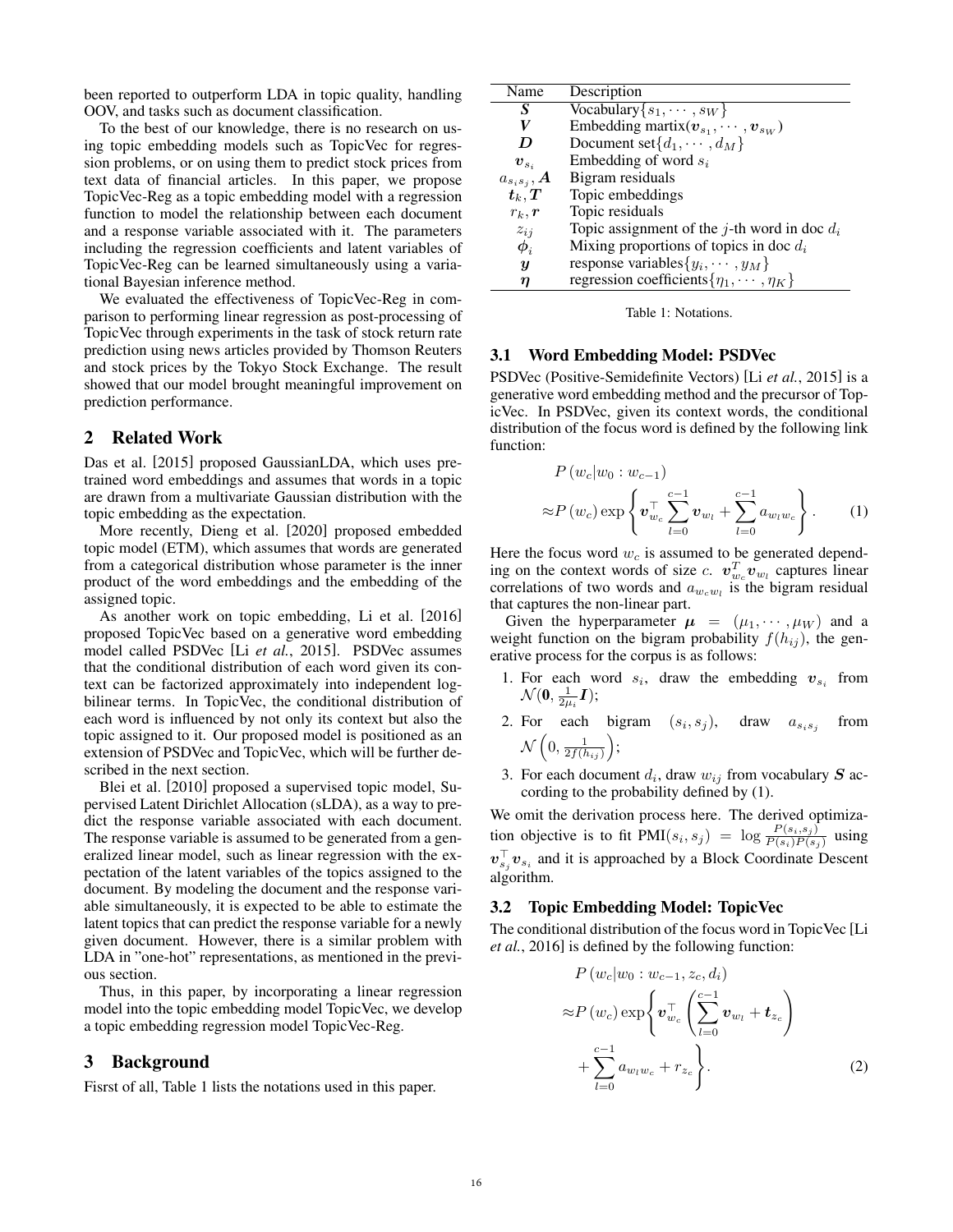

Figure 1: A graphical model of TopicVec.

Here  $t_{z_c}$  is the embedding of the topic assigned to the focus word and it can be treated as one of the context words.  $r_{z_c}$ is the residual about the topic  $z_c$ . With the link function, the relevance between the word and the topic is encoded by the cosine distance in the embedding space. The generative process of TopicVec is as follows:

- 1. For each topic  $k$ , draw a topic embedding uniformly from a hyper ball of radius  $\gamma$ , i.e.  $t_k \sim \text{Unif}(B_\gamma)$ ;
- 2. For each document  $d_i$ :
	- (a) Draw the mixing proportions  $\phi_i$  from the Dirichlet prior  $Dir(\alpha)$ ;
	- (b) For the  $j$ -th word:
		- i. Draw topic assignment  $z_{ij}$  from the categorical distribution Cat $(\phi_i)$ ;
		- ii. Draw word  $w_{ij}$  from vocabulary S according to  $P(w_{ij}|w_{i,j-c}:w_{i,j-1},z_{ij},d_i).$

The graphical model in Figure 1 presents the generative process above.

The complete data loglikelihood of the whole corpus: the full joint log-probability of the corpus  $D$ , word embeddings  $V$ , bigram residuals  $A$ , topic embeddings  $T$ , topic assignments  $Z$ , and topic distributions  $\phi$  can be written as:

$$
\log p(\mathbf{D}, \mathbf{A}, \mathbf{V}, \mathbf{Z}, \mathbf{T}, \phi | \alpha, \gamma, \mu)
$$
  
=  $C_0 - \log \mathcal{Z}(\mathbf{H}, \mu) - ||\mathbf{A}||_{f(\mathbf{H})}^2 - \sum_{i=1}^W \mu_i ||\mathbf{v}_{s_i}||^2$   
+  $\sum_{i=1}^M \left\{ \sum_{k=1}^K \log \phi_{ik} (m_{ik} + \alpha_k - 1) + \sum_{j=1}^{L_i} \left( r_{z_{ij}} + \mathbf{v}_{w_{ij}}^{\top} \left( \sum_{l=j-c}^{j-1} \mathbf{v}_{w_{il}} + \mathbf{t}_{z_{ij}} \right) + \sum_{l=j-c}^{j-1} a_{w_{il}w_{ij}} \right) \right\},$  (3)

where  $m_{ik} = \sum_{j=1}^{L_i} \delta(z_{ij} = k)$  indicates that the number of words assigned to topic  $k$ .  $C_0$  is constant given the hyperparameters.

Given the hyperparameters  $\alpha$ ,  $\gamma$ , and  $\mu$ , the optimal V, T, and  $p(Z, \phi | D, A, V, T)$  are estimated to maximize the loglikelihood as follows:

- **Step1**  $V$  and  $A$  are obtained according to the original PSD-Vec;
- **Step2** Given  $V$  and  $A$ , the loglikelihood function is used to find the optimal T and  $p(Z, \phi | D, A, V, T)$ .

Since the posterior  $p(\mathbf{Z}, \phi | \mathbf{D}, \mathbf{T})$  is analytically intractable, the posterior is approximated by the variational distribution  $q(\mathbf{Z}, \boldsymbol{\phi}; \boldsymbol{\pi}, \boldsymbol{\theta}) = q(\boldsymbol{\phi}; \boldsymbol{\theta}) q(\mathbf{Z}; \boldsymbol{\pi})$ . Here, the KL divergence is introduced and the estimation task is replaced with the problem of maximizing the variational lower bound  $\mathcal{L}(q, T)$ :

$$
KL(q||p) \n= log p(D|T) - (E_q[log p(D, Z, \phi|T)] + \mathcal{H}(q)) \n= log p(D|T) - \mathcal{L}(q, T)
$$
\n(4)

Here,  $\mathcal{H}(q)$  is the entropy of q. The variational lower bound  $\mathcal{L}(q, T)$  is as follows:

$$
\mathcal{L}(q, T)
$$
\n
$$
= \sum_{i=1}^{M} \left\{ \sum_{k=1}^{K} \left( \sum_{j=1}^{K} \pi_{ij}^{k} + \alpha_{k} - 1 \right) \left( \psi \left( \theta_{ik} \right) - \psi \left( \theta_{i0} \right) \right) \right.
$$
\n
$$
+ \text{Tr} \left( \boldsymbol{T}^{\top} \sum_{j=1}^{L_{i}} \boldsymbol{v}_{w_{ij}} \boldsymbol{\pi}_{ij}^{\top} \right) + \boldsymbol{r}^{\top} \sum_{j=1}^{L_{i}} \boldsymbol{\pi}_{ij} \right\} + \mathcal{H}(q) + C_{1}.
$$
\n(5)

Here the generalized EM algorithm is used to find the optimal  $q^*$  and  $T^*$  that maximize  $\mathcal{L}(q, T)$ :

E-Step

$$
\pi_{ij}^k \propto \exp\left\{ \quad (\theta_{ik}) + \boldsymbol{v}_{w_{ij}}^\top \boldsymbol{t}_k + r_k \right\},\tag{6}
$$

$$
\theta_{ik} = \sum_{j=1}^{L_i} \pi_{ij}^k + \alpha_k; \tag{7}
$$

M-Step

$$
\boldsymbol{T}_{\text{new}} = \boldsymbol{T} + \lambda \left( l, \sum_{i=1}^{M} L_i \right) \frac{\partial \mathcal{L}(q, \boldsymbol{T})}{\partial \boldsymbol{T}}, \qquad (8)
$$

$$
\boldsymbol{r} = -\log(\boldsymbol{u} \exp\{\boldsymbol{V}^\top \boldsymbol{T}\}).
$$
 (9)

Here,  $\lambda(l, \sum_{i=1}^{M} L_i) = \frac{L_0 \lambda_0}{l \cdot \max\{\sum_{i=1}^{M} L_i, L_0\}}$  is the learning rate, l is the number of iterations in the learning process,  $L_0$  is a predetermined threshold of the number of words,  $\lambda_0$  is the initial value of  $\lambda$ , and  $\boldsymbol{u}$  is the unigram probability of the words occurring in the corpus.

#### 4 Topic Embedding Regression Model

In this section, we propose the topic embedding regression model, TopicVec-Reg, by incorporating regression function into TopicVec mentioned in the previous section.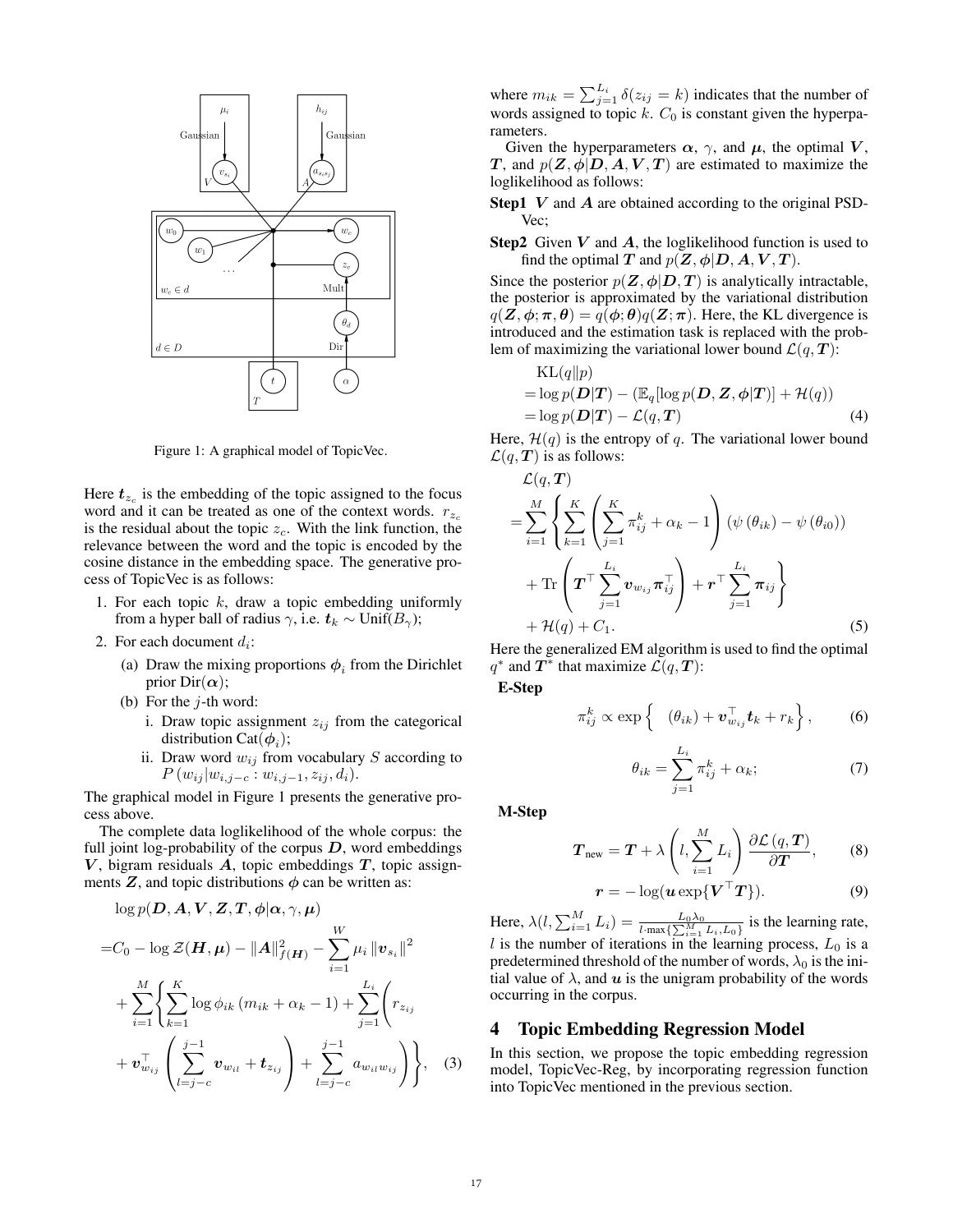

Figure 2: A graphical model of TopicVec-Reg.

## 4.1 Generative Process

TopicVec-Reg assumes that the document  $d_i$  and the response variable  $y_i$  associated with the document are generated following the generative process, as follows:

- 1. Generate each document  $d_i$  according to the generative process of TopicVec;
- 2. Draw response variable  $y_i \sim \mathcal{N}(\eta^\top \bar{Z}_i, \delta^2)$ .

Here, the mean of the Gaussian distribution is the inner product of the regression coefficients  $\eta$  and the expectation of latent topic assignments  $\overline{Z}_i$ . Figure 2 presents a graphical model of TopicVec-Reg.

#### 4.2 Estimation of Parameters

Similar to TopicVec, we estimate the parameters using the generalized EM algorithm after obtaining the loglikelihood function.

First, we rewrite the complete data loglikelihood in (3) to include response variables  $y = \{y_i\}$  as:

$$
\log p(\boldsymbol{D}, \boldsymbol{A}, \boldsymbol{V}, \boldsymbol{Z}, \boldsymbol{T}, \boldsymbol{\phi}, \boldsymbol{y} | \boldsymbol{\alpha}, \gamma, \boldsymbol{\mu}, \boldsymbol{\eta}, \delta^2)
$$
\n
$$
= C_0 - \log \mathcal{Z}(\boldsymbol{H}, \boldsymbol{\mu}) - \|\boldsymbol{A}\|_{f(\boldsymbol{H})}^2 - \sum_{i=1}^W \mu_i \|\boldsymbol{v}_{s_i}\|^2
$$
\n
$$
+ \sum_{i=1}^M \left\{ \sum_{k=1}^K \log \phi_{ik} (m_{ik} + \alpha_k - 1) - \frac{1}{2} \log(2\pi\delta^2) - \frac{1}{2\delta^2} (y_i^2 - 2y_i \boldsymbol{\eta}^\top \bar{\boldsymbol{Z}}_i + \boldsymbol{\eta}^\top \bar{\boldsymbol{Z}}_i \bar{\boldsymbol{Z}}_i^\top \boldsymbol{\eta}) + \sum_{j=1}^{L_i} \left( \boldsymbol{v}_{w_{ij}}^\top \left( \sum_{l=j-c}^{j-1} \boldsymbol{v}_{w_{il}} + \boldsymbol{t}_{z_{ij}} \right) + \sum_{l=j-c}^{j-1} a_{w_{il}w_{ij}} + r_{z_{ij}} \right) \right\}.
$$
\n(10)

Then by introducing a variational distribution  $q(\mathbf{Z}, \boldsymbol{\phi}; \boldsymbol{\pi}, \boldsymbol{\theta}) = q(\boldsymbol{\phi}; \boldsymbol{\theta})q(\mathbf{Z}; \boldsymbol{\pi})$  as in TopicVec, the expectation of the variational distribution of the loglikelihood of the response variable  $y_i$  is obtained by:

$$
\mathbb{E}_{q}\left[\log p\left(y_{i}|\mathbf{Z}_{i}, \boldsymbol{\eta}, \delta^{2}\right)\right] \n= -\frac{1}{2}\log\left(2\pi\delta^{2}\right) \n- \frac{1}{2\delta^{2}}\left(y_{i}^{2} - 2y_{i}\boldsymbol{\eta}^{\top}\mathbb{E}_{q}[\bar{\mathbf{Z}}_{i}] + \boldsymbol{\eta}^{\top}\mathbb{E}_{q}\left[\bar{\mathbf{Z}}_{i}\bar{\mathbf{Z}}_{i}^{\top}\right]\boldsymbol{\eta}\right), (11)
$$

where

$$
\mathbb{E}_q[\bar{Z}_i] = \bar{\pi}_i = \frac{1}{L_i} \sum_{j=1}^{L_i} \pi_{ij},
$$

$$
\mathbb{E}_q\left[\bar{\boldsymbol{Z}}_i \bar{\boldsymbol{Z}}_i^\top\right] = \frac{1}{L_i^2} \left( \sum_{j=1}^{L_i} \sum_{m \neq j} \boldsymbol{\pi}_{ij} \boldsymbol{\pi}_{im}^\top + \sum_{j=1}^{L_i} \text{diag}\left\{\boldsymbol{\pi}_{ij}\right\} \right).
$$

Thus, the objective  $\mathcal{L}_{reg}(q, T)$  is obtained by adding (11) to (5):

$$
\mathcal{L}_{reg}(q, \boldsymbol{T})
$$
\n
$$
= \sum_{i=1}^{M} \left\{ \sum_{k=1}^{K} \left( \sum_{j=1}^{L_i} \pi_{ij}^k + \alpha_k - 1 \right) (\psi(\theta_{ik}) - (\theta_{i0}))
$$
\n
$$
+ \left( -\frac{1}{2} \log(2\pi\delta^2) - \frac{y_i^2}{2\delta^2} \right) + \text{Tr} \left( \boldsymbol{T}^\top \sum_{j=1}^{L_i} \boldsymbol{v}_{w_{ij}} \pi_{ij}^\top \right)
$$
\n
$$
+ \left( \boldsymbol{r}^\top + \frac{y_i \boldsymbol{\eta}^\top}{L_i \delta^2} \right) \sum_{j=1}^{L_i} \pi_{ij} + \left( -\boldsymbol{\eta}^\top
$$
\n
$$
\cdot \frac{1}{2L_i^2 \delta^2} \left( \sum_{j=1}^{L_i} \sum_{m \neq j}^{L_i} \pi_{ij} \pi_{im}^\top + \sum_{j=1}^{L_i} \text{diag}\{\pi_{ij}\} \right) \boldsymbol{\eta} \right) \}
$$
\n
$$
+ \mathcal{H}(q) + C_1 \tag{12}
$$

We update  $\theta_{ik}$  using (7). We can obtain the solution by setting the partial derivative w.r.t.  $\pi_{ij}^k$  to 0 after isolating the terms containing  $\pi_{ij}^k$ :

$$
\pi_{ij}^k \propto \exp\left\{\psi(\theta_{ik}) + \mathbf{v}_{w_{ij}}^\top \mathbf{t}_k + r_k + \frac{y_i \eta_k}{L_i \delta^2} - \frac{\boldsymbol{\eta}^\top \mathbf{\Pi}_{i,-j}^{(k)} \boldsymbol{\eta} + (\eta_k)^2}{2L_i^2 \delta^2}\right\},\qquad(13)
$$

where

$$
\Pi_{i,-j}^{(k)} := \sum_{m \neq j}^{L_i} \Pi_{im} \operatorname{diag} \{0^{(1)}, \cdots, 1^{(k)}, \cdots, 0^{(K)}\}
$$

$$
+ \operatorname{diag} \{0^{(1)}, \cdots, 1^{(k)}, \cdots, 0^{(K)}\} \sum_{m \neq j}^{L_i} \Pi_{im}
$$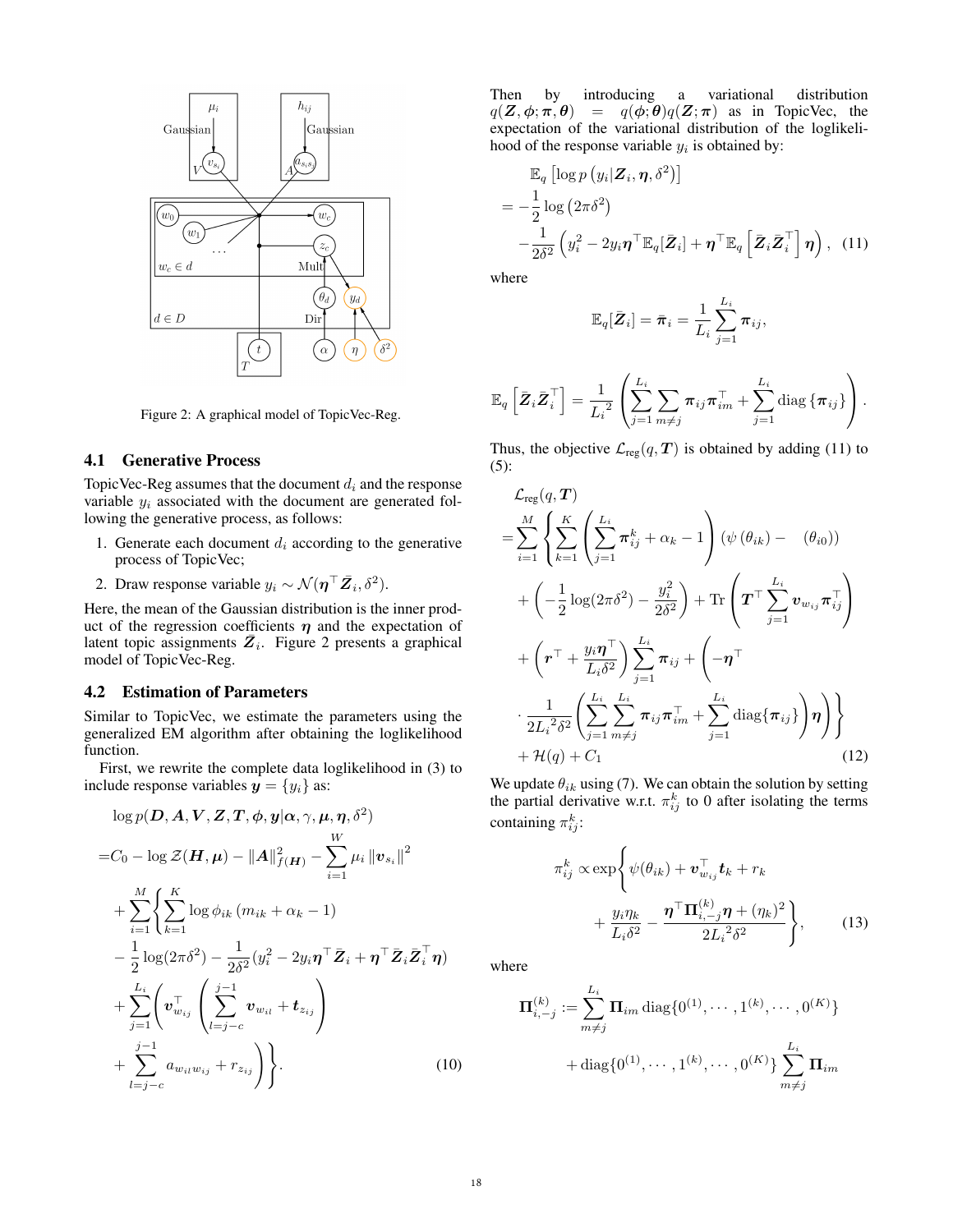is the partial derivative of  $\sum_{j=1}^{L_i} \sum_{m \neq j}^{L_i} \pi_{ij} \pi_{im}^{\top}$  w.r.t.  $\pi_{ij}^k$ .  $\Pi_{im}$  is a  $K \times K$  matrix whose row is  $(\pi_{im}^1, \pi_{im}^2, \cdots, \pi_{im}^K)$ .

The terms containing  $\eta$  and  $\delta^2$  in the learning objective can be found in (11). So we define a  $M \times (K+1)$  matrix A whose *i*-th row is  $(\bar{Z}_i, 1)$  with the  $(K+1)$ -th element corresponding to the bias and rewrite (11) of the whole corpus as below:

$$
\eta' = \text{Concat}(\eta, \eta_{\text{bias}}),
$$
  
\n
$$
\mathbb{E}_{q}[\log p(\mathbf{y}|A, \eta', \delta^2)]
$$
  
\n
$$
= -\frac{M}{2} \log(2\pi \delta^2)
$$
  
\n
$$
-\frac{1}{2\delta^2} \mathbb{E}_{q} [(\mathbf{y} - A\eta')^{\top} (\mathbf{y} - A\eta')] , \qquad (14)
$$

where  $\eta'$  is obtained by the function Concat( $\cdot$ ) that concatenates the bias term to the end of  $\eta$ . Taking the derivative w.r.t.  $\eta'$  and  $\delta^2$  and setting them to 0, respectively, we obtain the following:

$$
\hat{\boldsymbol{\eta'}}_{\text{new}} = \left(\mathbb{E}_{q} \left[ A^{\top} A \right] \right)^{-1} \mathbb{E}_{q} \left[ A \right]^{\top} \boldsymbol{y}, \tag{15}
$$

$$
\hat{\delta}_{\text{new}}^2 = \frac{1}{M} \left\{ \boldsymbol{y}^\top \boldsymbol{y} - \boldsymbol{y}^\top \mathbb{E}_q[A] \left( \mathbb{E}_q \left[ A^\top A \right] \right)^{-1} \mathbb{E}_q[A]^\top \boldsymbol{y} \right\} \tag{16}
$$

where we define  $\pi_{ij}^{\prime} := \text{Concat}(\pi_{ij}, 1)$ , and

$$
\mathbb{E}[A] = \frac{1}{L_i} \sum_{j=1}^{L_i} \pi'_{ij},
$$

$$
\mathbb{E}\left[A^{\top} A\right] = \sum_{i=1}^{M} \left( \frac{1}{L_i^2} \left( \sum_{j=1}^{L_i} \sum_{m \neq j}^{L_i} \pi'_{ij} \pi'_{im} + \sum_{j=1}^{L_i} \text{diag}\{\pi'_{ij}\}\right) \right).
$$

Column  $(K+1)$  corresponds to the bias term of the regression coefficient. The topic embedding  $T$  is updated by the gradient descent method as shown in (8).

# 5 Experimental Results

To evaluate the prediction performance of TopicVec-Reg, we conducted an evaluation experiment in comparison with TopicVec.

#### 5.1 Dataset

As text data, we used Japanese financial articles distributed by Thomson Reuters in 2017. The stock return rate of the company mentioned in the article is tied to the article as the response variable, which is defined as

$$
R = \frac{V_f - V'_f}{V'_f}
$$

where :

 $V_f$  = final value on the day **after** the article was published

 $V_f$  = final value on the day **before** the article is published

|                | Training Sets (Closed Test) | <b>Test Set</b><br>(Open Test) |        |        |        |
|----------------|-----------------------------|--------------------------------|--------|--------|--------|
| Term           |                             |                                |        |        |        |
|                | Jan.                        | Feb.                           | Mar.   | Apr.   | May    |
| Dataset        | $\sim$                      | $\sim$                         | $\sim$ | $\sim$ | $\sim$ |
|                | Feb.                        | Mar.                           | Apr.   | May    | Jun.   |
| # of documents | 720                         | 728                            | 726    | 652    | 673    |

Table 2: Overview of the datasets.

We used the Tokyo Stock Exchange's historical data for stock prices. When more than one company were mentioned in an article, we sorted the stock return rates of those companies in descending order, then removed those whose absolute value was less than the mean plus one standard deviation, because the stock return rates of such companies may have not been affected by the article. We excluded the articles each of which mentions more than 5 companies, considering that such an article is likely to focus on an industry trend rather than several specific companies.

We divided the financial articles distributed from January to June 2017 into two-monthly segments and prepared five preprocessed datasets in time order as shown in Table 2. The datasets Term 1∼4 were used as training sets for closed test, and the dataset Term 5 was used for open test.

We performed preprocessing on the text data. After removing intractable tables and unneeded expressions in the articles, we performed morphological analysis using MeCab with mecab-ipadic-NEologd [Sato, 2015] [Sato *et al.*, 2016] [Sato *et al.*, 2017], a dictionary of neologisms and unique expressions, to segment words and exclude stop words such as particles and conjunctions. Finally, low-frequency words occurring in less than 5 articles and articles of less than 50 words were removed.

## 5.2 Experimental Setup

In our experiments, we compared two models: our proposed model (TopicVec-Reg) and a baseline model (TopicVec+LR), as follows:

- TopicVec-Reg: Estimate the regression parameters and topics simultaneously.
- TopicVec+LR: Perform linear regression after topic estimation with TopicVec, as a baseline.

TopicVec-Reg was compared to TopicVec+LR in the closed test with 10 different number of topics  $K \in$  $\{5, 10, 15, 20, 25, 30, 35, 40, 45, 50\}$ , and then an open test was performed with the number of topics that brought the smallest average MSE in the closed test.

First, we conducted the closed test on the training set from Term 1 to Term 4 to obtain the topic embeddings  $T$  and the regression coefficient  $\eta$ . Specifically, for the test on Term 1, T was randomly initialized following a Gaussian distribution, and the variational parameter  $\pi$  was randomly initialized following a uniform distribution at the beginning of learning. Then the topic embeddings  $T$  obtained on Term 1 was used as the initial  $T$  for Term 2. During training,  $\eta$  was updated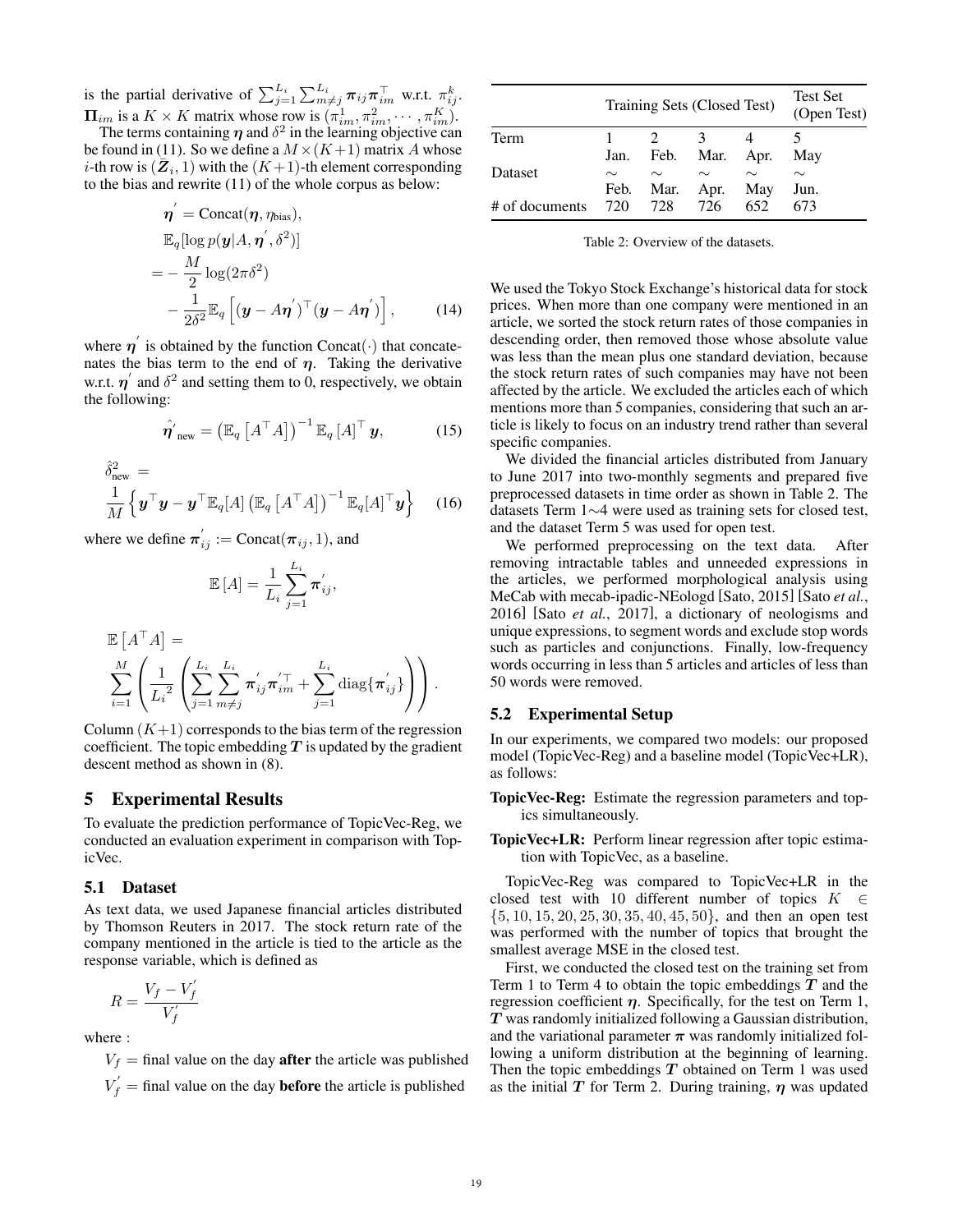| Term           | Model   | $K=5$    | $K=10$   | $K=15$   | $K=20$   | $K=25$   | $K=30$   | $K=35$   | $K=40$   | $K=45$   | $K=50$   |
|----------------|---------|----------|----------|----------|----------|----------|----------|----------|----------|----------|----------|
| 1              | TV-Reg  | 0.005645 | 0.005229 | 0.004957 | 0.004138 | 0.004515 | 0.003904 | 0.004264 | 0.003621 | 0.004113 | 0.00355  |
|                | TV+LR   | 0.005775 | 0.005722 | 0.005605 | 0.00517  | 0.005179 | 0.005054 | 0.005013 | 0.004893 | 0.004837 | 0.004598 |
| 2              | TV-Reg  | 0.004411 | 0.004315 | 0.004115 | 0.003965 | 0.003846 | 0.003764 | 0.003708 | 0.00363  | 0.003413 | 0.003524 |
|                | TV+LR   | 0.004519 | 0.004416 | 0.004277 | 0.004071 | 0.004015 | 0.004082 | 0.004267 | 0.004039 | 0.003824 | 0.003691 |
| 3              | TV-Reg  | 0.004071 | 0.003916 | 0.003719 | 0.003643 | 0.003578 | 0.003496 | 0.003569 | 0.003159 | 0.003031 | 0.003278 |
|                | TV+LR   | 0.004104 | 0.003869 | 0.003754 | 0.003771 | 0.003591 | 0.003557 | 0.003721 | 0.003732 | 0.003492 | 0.00311  |
| $\overline{4}$ | TV-Reg  | 0.005671 | 0.005388 | 0.004864 | 0.005114 | 0.004863 | 0.004551 | 0.004869 | 0.004551 | 0.004762 | 0.004436 |
|                | TV+LR   | 0.005691 | 0.005329 | 0.00531  | 0.005241 | 0.00514  | 0.004958 | 0.005024 | 0.005139 | 0.004999 | 0.004711 |
| average        | TV-Reg  | 0.00495  | 0.004712 | 0.004414 | 0.004215 | 0.004201 | 0.003929 | 0.004103 | 0.00374  | 0.00383  | 0.003697 |
|                | $TV+LR$ | 0.005022 | 0.004834 | 0.004737 | 0.004563 | 0.004481 | 0.004413 | 0.004506 | 0.004451 | 0.004288 | 0.004028 |

Table 3: MSE in the closed test.

every 5 iterations and was used to predict the response variable when the learning process converged.

We used the same experimental setup for TopicVec+LR, as for TopicVec-Reg. TopicVec is used to estimate the topics, and then the linear regression was used to estimate the regression coefficients.

The word embeddings  $V$  and the residuals  $A$  were trained by PSDVec using the Japanese Wikipedia. The hyperparameter was fixed as  $\alpha = (0.1, \dots, 0.1)$ .

In all experiments, the convergence condition was that the rate of change of  $\pi$  must be less than 0.1% for three consecutive times during learning.

We predict the stock return rate as below:

$$
\hat{y}_i = \boldsymbol{\eta}^\top \mathbb{E}_q[\bar{\boldsymbol{Z}}_i] + \eta_{\text{bias}} = \boldsymbol{\eta}'^\top \frac{1}{L_i} \sum_{j=1}^{L_i} \boldsymbol{\pi}'_{ij} \qquad (17)
$$

We used the Mean Squared Error (MSE) between the true and predicted values of the stock return rate as the measure of prediction performance:

$$
MSE = \frac{1}{M} \sum_{i=1}^{M} (y_i - \hat{y}_i)^2
$$

Finally, for the number of topics  $K$  with the smallest mean value of MSE in the closed test, the topic embeddings  $T$  obtained on Term 4 was used as the initial  $T$  to estimate the topics on Term 5 with TopicVec. Since the data for the first month of Term 5 was already used to train the model on Term 4, we predicted the response variables of the data of the second month of Term 5 using  $\eta$  obtained with Term 4 and then calculated the MSE between the true values and the predicted ones as the evaluation metric of the open tests.

#### 5.3 Results

Table 3 shows the MSEs obtained as the result of the closed test on the training sets and their average values. The numbers in blue show that the proposed model has better prediction accuracy than the baseline model.

| TV-Reg  | $0.01851_{\,\pm\,0.09196}$ |
|---------|----------------------------|
| $TV+LR$ | $0.01917 \pm 0.08924$      |

Table 4: MSE and standard deviation in the open test when K=50.



Figure 3: Average MSE for the varying number of topics  $K$ .

As noted in Table 3, TopicVec-Reg has better prediction accuracy than TopicVec+LR when  $K \in \{5, 15, 20, 25, 30, 35, 40, 45\}$ . Moreover, Figure 3 shows that TopicVec-Reg has better prediction accuracy than TopicVec+LR on all of  $K$  on average.

Since the average of MSE was the smallest when  $K = 50$ , we performed an open test on Term 5 when  $K = 50$ . Table 4 shows the result of MSE and standard deviation in the open test. We further carried out the Wilcoxon signed-rank test for the open-test result and then observed that the p-value was less then 1%, indicating that TopicVec-Reg has better prediction accuracy than TopicVec+LR with a statistically significant difference.

## 6 Conclusions

In this paper, we proposed TopicVec-Reg, a topic embedding regression model combining TopicVec and linear regression, with the aim of predicting the stock return rate of the company mentioned in each financial article. The result of the closed test on the training datasets showed that our proposed model has better prediction accuracy on average than TopicVec+LR, and statistically significant improvement in prediction accuracy was also observed in the open test under the best number of topics. More detailed evaluation, such as compared with some other models, is left for the future work. Acknowledgments: This research was supported in part by ROIS NII Open Collaborative Research 2021-21FS01.